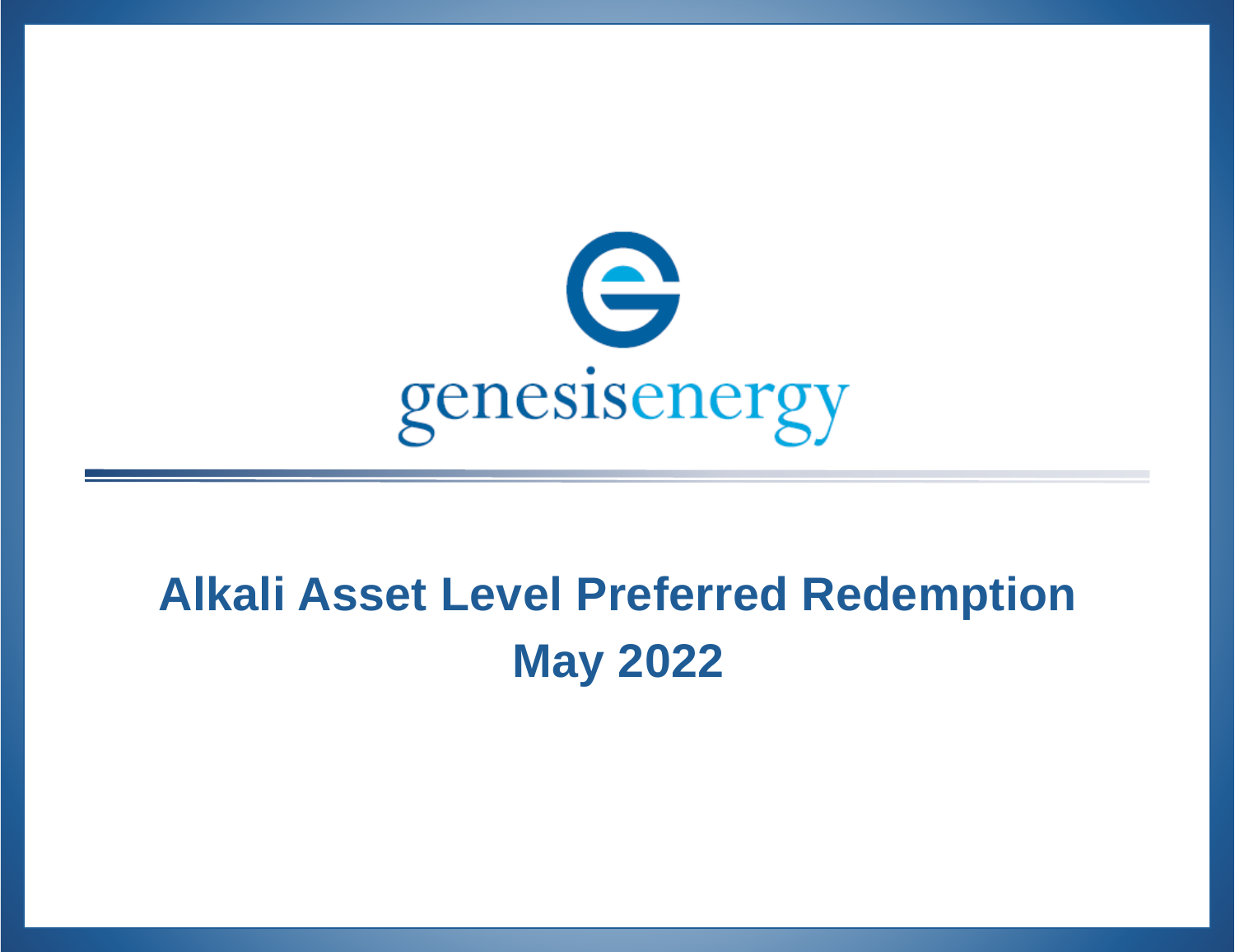### *Attractive Structure Provides Genesis with Long-Term Cost Efficient Capital*

- **On May 17, 2022, Genesis sold a 10% overriding royalty interest ("ORRI") in substantially all of Genesis' trona mineral leases to a special purpose vehicle ("SPV") indirectly and wholly-owned by Genesis Energy, L.P.**
- **The SPV issued \$425 million, fully amortizing, non-recourse, senior secured notes due 2042 to certain insurance accounts advised by Blackstone**
- **Proceeds were used to redeem 100% of the Alkali asset-level preferred units and re-pay portions of our senior secured credit facility**
- **Transaction returns the Alkali assets (excluding the SPV and the ORRI) to restricted group and increases the credit support for senior secured lenders and unsecured bond holders**
- **Terms of the Notes:**
	- Coupon: 5.875%; Term: 20 years
	- Interest only through 2023; fully amortizing thereafter
	- Cash flows from 10% ORRI expected to cover 100% of note obligations with excess cash distributed back to Genesis Alkali
	- Non-recourse to Genesis; excluded from total debt for bank covenant compliance purposes

#### **Sources & Uses (\$MM)**

| \$425 |
|-------|
| \$425 |
|       |
| \$289 |
| 100   |
| 19    |
| 17    |
| \$425 |
|       |

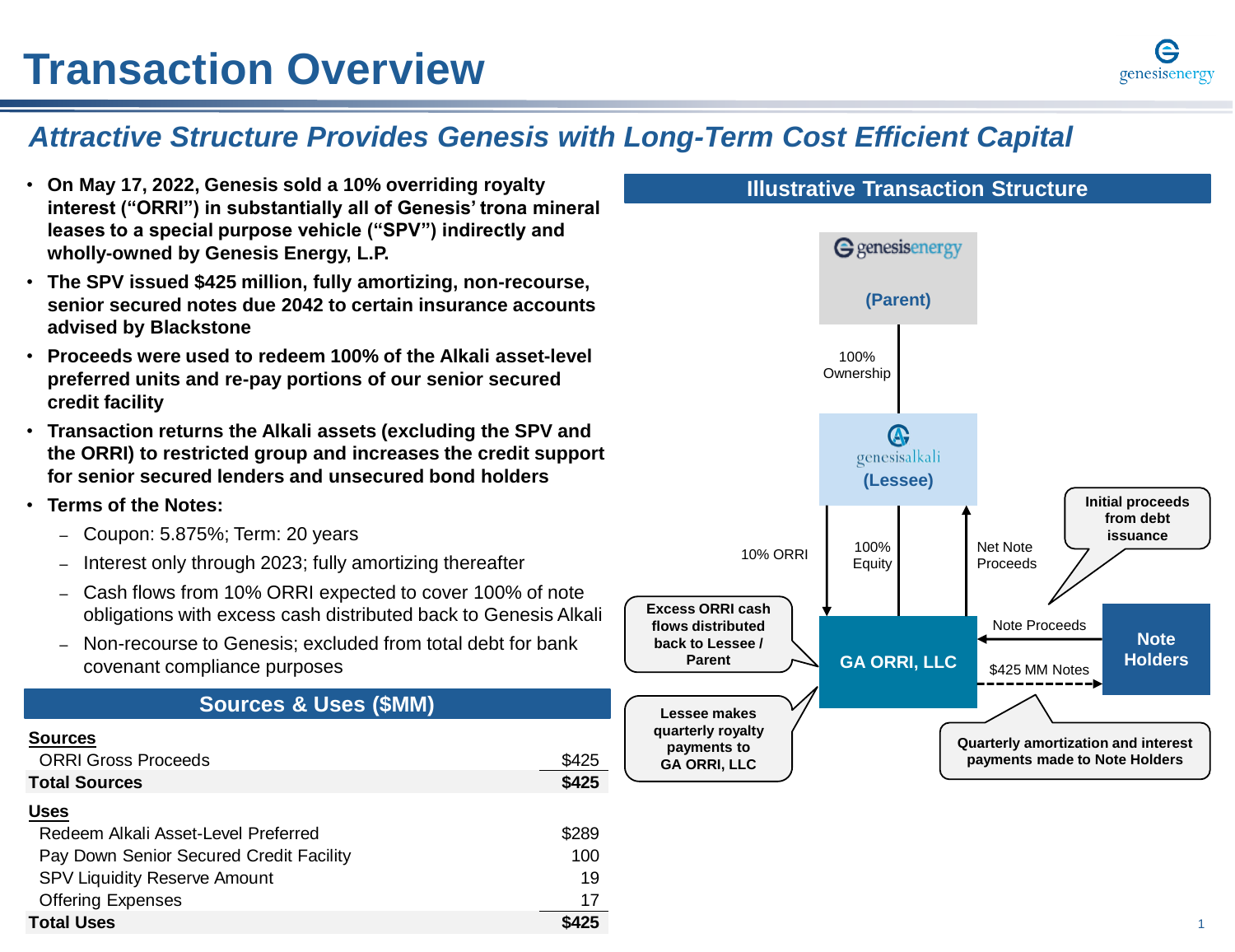## **Re-Financing Alkali Asset-Level Preferred Units**



### *Eliminating Any Perceived Overhang While Preserving Upside*

- **Genesis used the proceeds from the transaction to redeem 100% of the Alkali asset-level preferred units originally issued to fund the Granger expansion**
	- Returns 100% of Alkali assets (excluding the SPV and the ORRI) to restricted basket and substantially increases the credit support for our senior secured lenders and unsecured bond holders
	- Excess proceeds from the transaction were used to re-pay certain amounts under our senior secured credit facility
	- Provides excess liquidity to fund tail capital associated with the Granger expansion
- **ORRI was sized to be approximately leverage and free cash flow neutral while "back-end weighting" amortization**
	- Excess available cash at the SPV, after debt service and certain cash reserves, will be distributed to our wholly owned Alkali subsidiary
- **Eliminates any perceived refinancing risk for existing Alkali asset-level preferred**
	- Bullet maturity in 2026 created refinancing obligation or risk of being forced to sell Alkali business to refinance
- **Replaces short-term, high cost capital with long-term, cost efficient capital**
- **Credit neutral in short-term while providing additional liquidity to finance remainder of high return organic growth projects**
- **Opportunity to monetize portion of soda ash assets at attractive valuation while retaining pricing upside and ownership**

| <b>Security</b>                                       | <b>Cost of Capital</b>   | <b>Maturity</b>                | <b>Fully</b><br><b>Amortizing</b> | <b>Bullet</b><br><b>Maturity</b> | <b>Collateral Package</b>          |
|-------------------------------------------------------|--------------------------|--------------------------------|-----------------------------------|----------------------------------|------------------------------------|
| <b>ORRI Secured Notes</b>                             | $~5.875\%$               | 2042<br>$(20 \text{ Years})$   | Yes                               | <b>No</b>                        | Cash Flows from<br><b>10% ORRI</b> |
| <b>Existing Asset-Level</b><br><b>Preferred Units</b> | Implied<br>$12\% - 13\%$ | 2026<br>$(-3.5 \text{ Years})$ | <b>No</b>                         | Yes                              | 100% of<br><b>Alkali Business</b>  |

#### **Comparison of Terms**